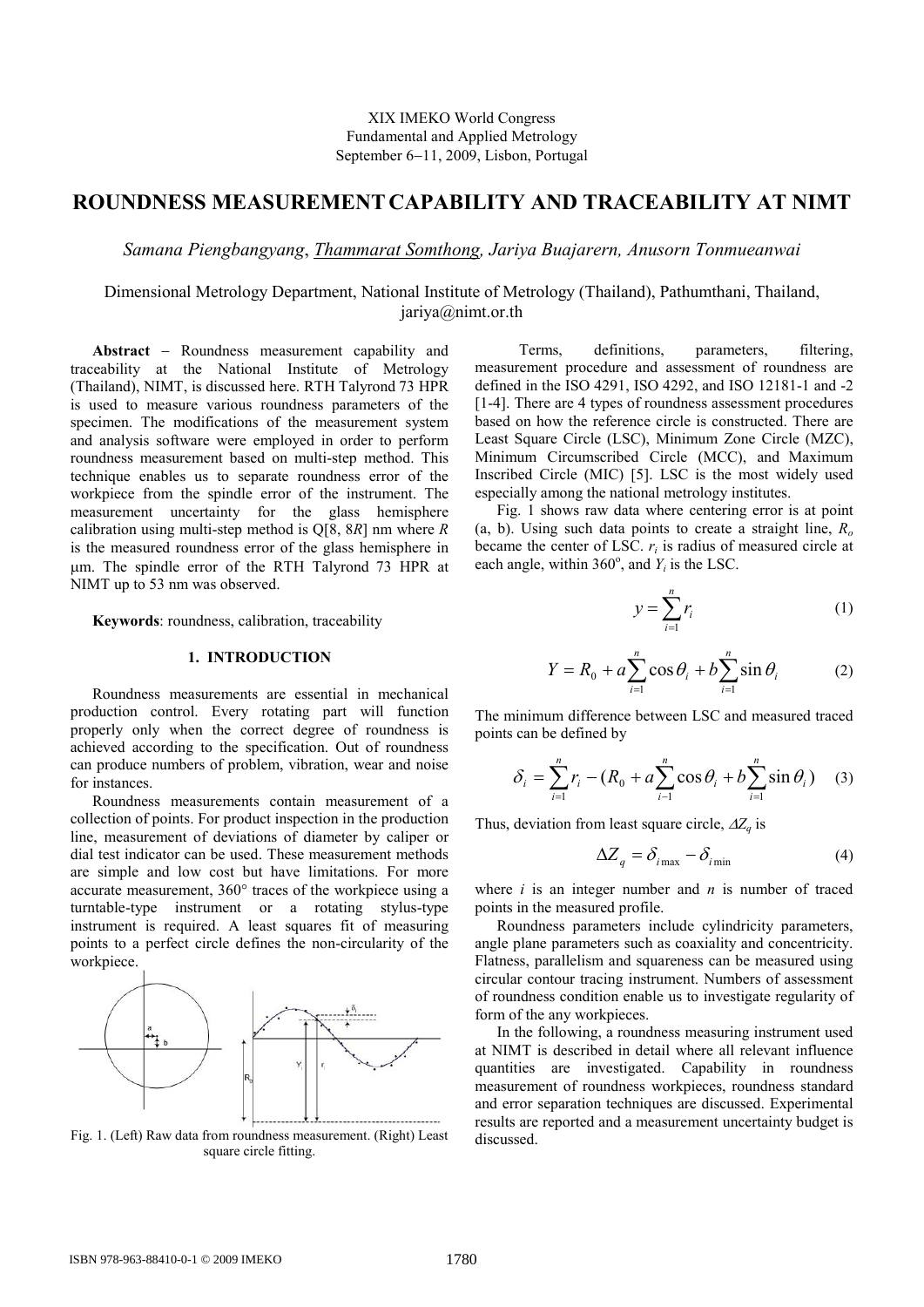#### **2. MEASUREMENTS**

At NIMT, RTH Talyrond 73 HPR which is a rotatingspindle type as shown in Fig. 2 is used. The spindle rotates at speed of 6 revolutions per minute. The measuring force is approximately 50 mN. Each revolution of spindle, 2000 data points are recorded. Stylus tip is made of tungsten carbide. For roundness measurement of spheres, tungsten carbide stylus length 63.5 mm, 0.79 mm ball radius is used. While stylus with 63.5 mm effective arm length with tip protrudes 1.5mm and hatchet radius 6.4 mm is suitable for cylinders, cones and bores.



Fig. 2. RTH Talyrond 73 HPR at the NIMT.

Workpieces of diameter up to 355 mm are capable of being measured with this instrument. Workpiece must not exceed height of 406 mm and not weight more than 68 kg.

#### *2.1. Roundness Measurement*

For roundness measurements that do not require a high level of precision, such as measurements of cylinders, plug gauges, and ring gages, a single trace is carried out using a normal mode. The magnification of the normal mode is up to 50 times. For higher precision roundness measurement such as spheres, high precision mode with magnification up to 500 times is selected. Gaussian function with cut-off wave number of 1-50 UPR (Undulation Per Revolution) were employed in order to analyse measured data points. LSC method was used to assess roundness parameters.

To measure cylindricity of workpieces, tilting stage was used to adjust axis of the workpiece to be perpendicular with the trace axis. The minimum tilting angle can be checked by monitoring the second harmonic of the roundness profile.

The weakness of the single trace method is that the deviations contain both the spindle error and the workpiece error. However, since the spindle error is rather small and within known limits, its effect can be neglected for low precision measurement. The measurement uncertainty for roundness measurement is Q[11.1, 11*R*] nm where *R* is the measured roundness error in um and the measurement was performed in the high precision mode.

#### *2.2. Calibration of Roundness Measuring Instrument*

Flatness of the measuring stage is needed to be measured using flatness measurement menu before each calibration of the roundness measuring machine. If flatness exceeds  $1 \mu m$ , tilting knob at the bottom of the measuring stage must be adjusted. Calibration of the roundness measuring machine is performed routinely using two flick standards (magnification setting standards), 19.53  $\mu$ m and 283.2  $\mu$ m, and a glass hemisphere.

Fifty one points of the roundness error obtained from the calibrated glass hemisphere are inputted to the calibration database of the Talyrond software before performing the spindle calibration. During this process, calibrated glass hemisphere is used as a roundness standard to compare roundness error from the database with the measured results. The difference is considered as the spindle error which is stored in the software as the spindle error database. Whenever perform roundness measurements, measured roundness profile will be subtracted with the spindle error profile yielding true roundness error of the workpieces under tested. Sensitivity of the measuring probe is also required to be calibrated to guarantee correct reading. By using two flick standards, linearity of the stylus probe can be obtained.

### *2.3. Roundness Standard Calibration*

When perform high precision measurements such as a measurement of the standard glass hemisphere which is used as a primary standard of roundness, it is crucial to separate the spindle error from the roundness error of the standard. The measurement involves making multiple traces of the roundness standard which is rotated at known angle between each trace. Least-squares analysis of the measurement results enables the non-circularity of the spindle to be separated from the profile of the roundness standard [6-7].

In order to performed multi-step method calibration, indexing table manufactured by Issoku, model SPID-720A, was used to rotate the glass hemisphere at the 36 degrees increment. Spindle error database was removed by carrying out spindle error calibration with output cable unplugged. Thus roundness measurement data contain both roundness error of the glass hemisphere and the spindle error of the roundness measuring machine. Fig. 3 illustrates geometry of the glass hemisphere situated on the indexing table. Indexing table was rotated counter clockwise with interval of 36<sup>°</sup> until complete a revolution. Ten measurements were employed at each rotation of the indexing table. The stylus probe is aligned perpendicular to the measuring surface of the glass hemisphere and situated at 3+0.5 mm above the supporting base of the glass hemisphere. The calibration procedure was reproduced 3 times.



Fig. 3. Glass hemisphere was rotated by indexing table 36° interval during multi-step measurement.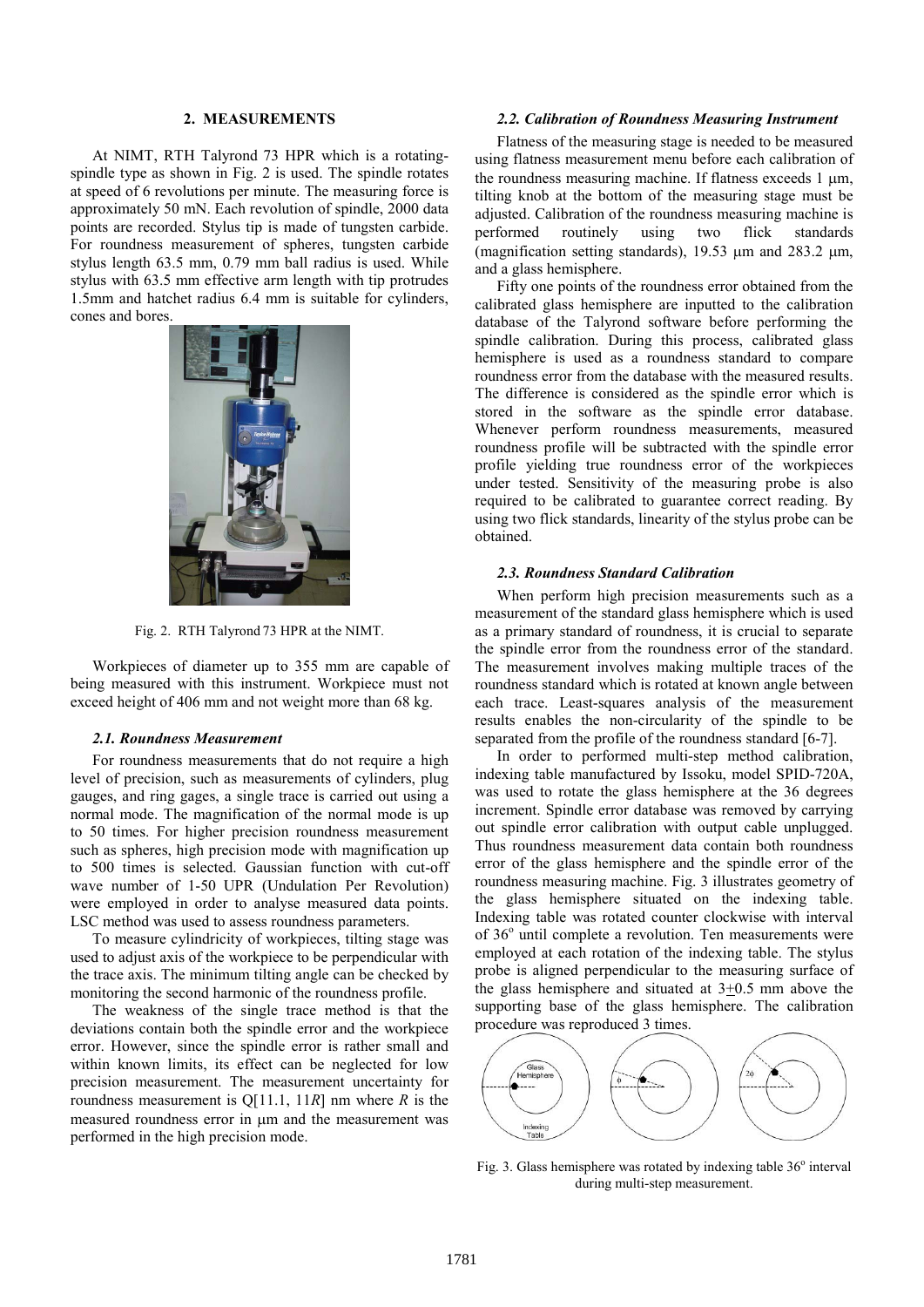Measurement results from all orientation of the glass hemisphere are then converted to the .txt format and analysed by our own developed software. Firstly, the centering error due to alignment of the glass hemisphere was removed. Then the spindle error was calculated by averaging data points from all rotation axes. The spindle error was then subtracted from the measured roundness error yielding true roundness deviation of the glass hemisphere. Same as any surface texture measurement, the primary profile contains information of roughness, waviness and form of the workpiece. Here, gaussian function is used in order to filter out roughness profile. Fig. 4 demonstrates a moving average method in combination with Gaussian functions. The filtered profile was then assessed according to ISO 4291 giving the true circularity of the glass hemisphere. We chose to use LSC because of its widely used and to be consistence with other NMIs' assessment method.



Fig. 4. Gaussian filter in the moving average method.



Fig. 5. Roundness deviation of the standard glass hemisphere and spindle error of the roundness measuring instrument obtained after performed calibration using multi-step method.

Fig. 5 shows three roundness measurement results of the same glass hemisphere and the spindle error profiles of the roundness measuring instrument. All three roundness measurement show very good repeatability.

Spindle error of the RTH Talyrond 73 HPR at NIMT is observed to be at 53 nm. Eventhough we can measure spindle error of the instrument, but due to limitation of the software, we cannot input this spindle error profile to the instrument software directly. Consequently, spindle calibration according to the software instruction must be performed against certified standard glass hemisphere.

#### *2.4. Traceability*

 Traceability of roundness measurement at NIMT is summarized in Fig. 6. Magnification setting standards used for stylus sensitivity calibration were calibrated by the National Measuring Institute of Australia (NMIA) where the realization to Metre was achieved through the used of He-Ne laser. Standard glass hemisphere was self-calibrated at NIMT using combination of Talyrond 73 HPR and indexing table. However, standard glass hemisphere is neither traceable to the Talyrond 73 HPR nor indexing because error from both instruments can readily eliminated by mathematic used in multi-step method. Nevertheless, sensitivity of the stylus affects accuracy of the roundness error of the glass hemisphere. Thus, it can be said that multistep calibration method is traceable to magnification setting standard.

Both flick standard and glass hemisphere are used for Talyrond 73 HPR calibration. Thus, the traceability chain to the roundness workpiece such as spheres, ring gauges, plug gauges and other roundness measuring instruments can be retained.



Fig. 6. Realization to the SI unit of the roundness measurement at NIMT through NMIA.

#### **3. MEASUREMENT UNCERTAINTY**

The measurement uncertainty was evaluated according to "Guide to the expression of the uncertainty in measurement" (GUM) [8]. The uncertainties of glass

.